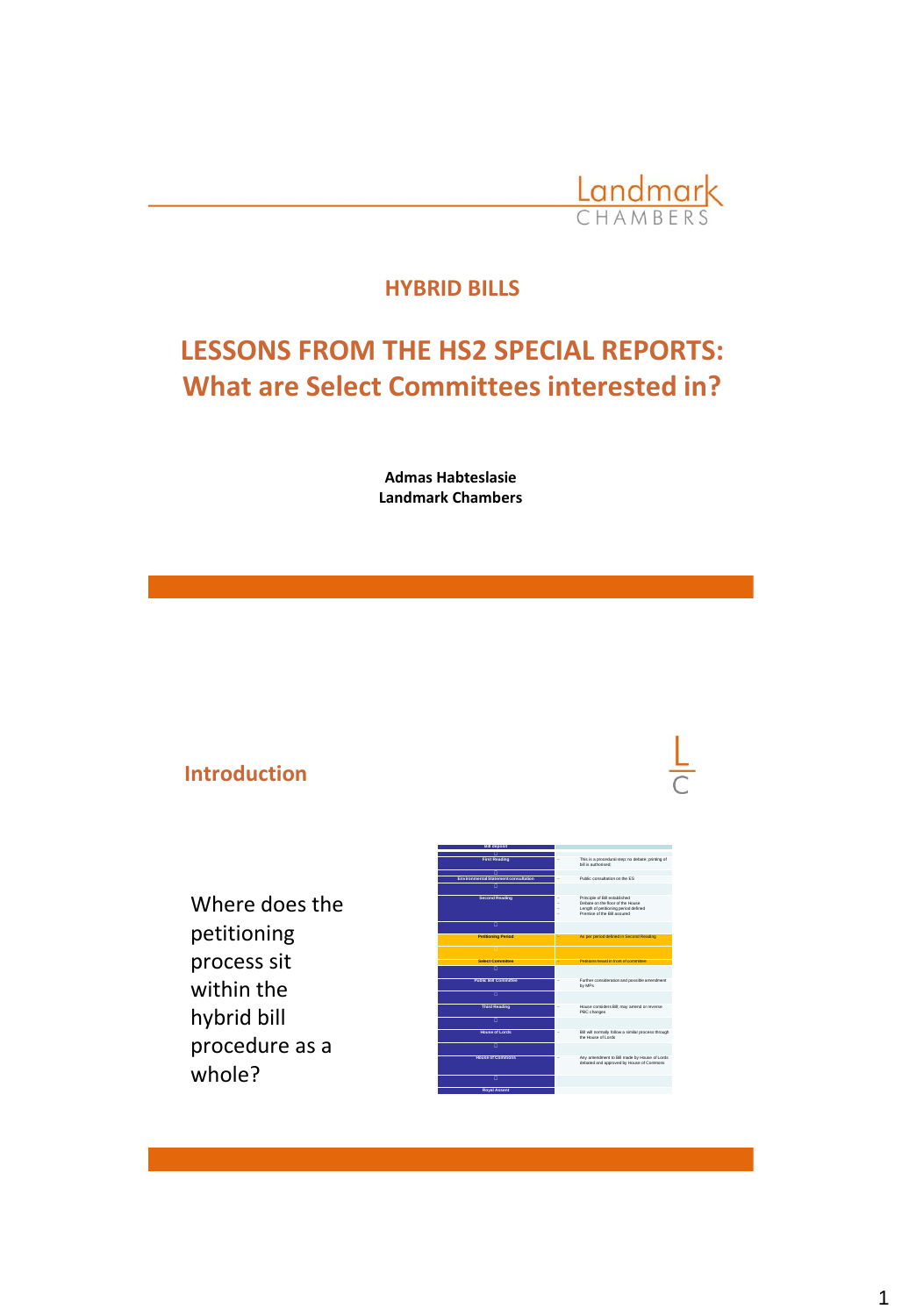### **Context of Select Committees' function**

- Principle of the Bill is not up for debate
- 'the purpose of the petitioning process being… to protect those who may suffer particular adverse effects beyond effects on the public at large' (*House of Commons Select Committee Second Special Report of Session 2015-16*)
- Statutory framework for compensation is in the background: (i) is it being properly applied; (ii) is this a case which raises the kind of issues to which the statutory framework may not provide an entirely satisfactory answer?

### **Context of Select Committees' function**

- Between 29 April and 23 May 2014, 1,918 petitions were lodged against the HS2 Bill
- 668 petitions against (five) additional provisions; amendments to Bill powers
- potentially having adverse direct and special effects on particular individuals or bodies • *House of Commons Select Committee* eventually heard approx. 1,600: around 800 were withdrawn or not subject of any appearance; Began sitting in July 2014 and concluded
	- hearing in February 2016 after 160 days of sittings; produced three special reports: – *First Special Report of Session 2014-15*: petitions in relation to northernmost sections of line from Birmingham Curzon Street and Staffordshire to the borders of Buckinghamshire; almost half of the route; SC halted work for general election
	- *First special report of session 2015-16*: short report dealing with the Need to Sell scheme, the compensation package offered by govt in relation to phase 1;
	- *Second Special Report of session 2015-16:* dealt with route through Staffordshire, West Midlands, Oxfordshire, Buckinghamshire, Chilterns, Camden & Euston,
- *House of Lords*: Petitioning period from Thursday 24 March 2016 to Monday 18 April 2016; 821 petitions deposited; almost all who deposited petitions also did so in the HC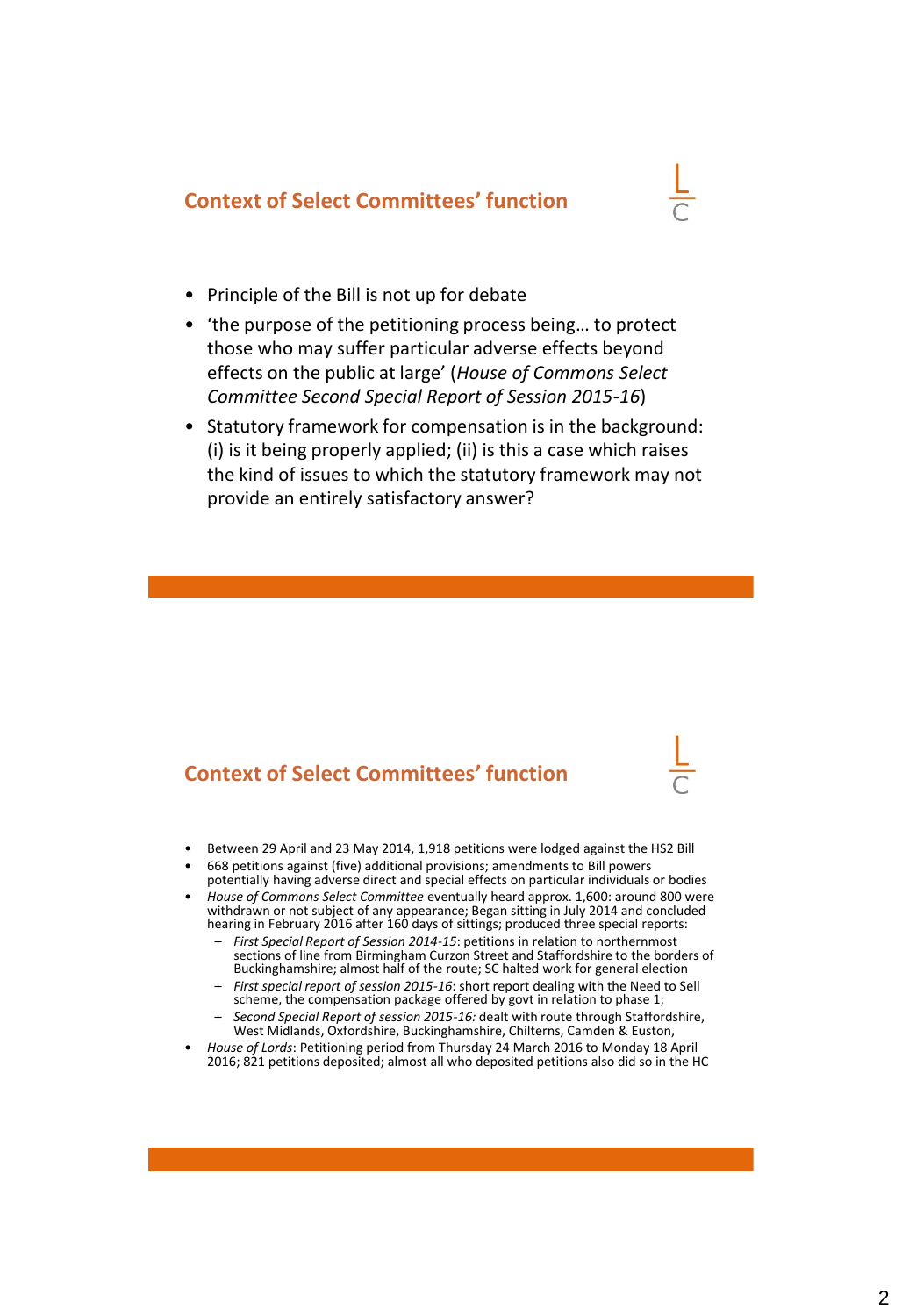**So….what were the HS2 Select Committees particularly interested in?**



## **So….what were the HS2 Select Committees particularly interested in?**

### **Headline points:**

(i) Is petitioner framing issue in terms of a sensible cost-benefit analysis?

(ii) (Connected to above) Is petitioner considering alternatives?

(iii) Is there some exceptionality to the situation?

(iv) Select Committees (especially House of Commons) seem to respond positively to involvement of local MP.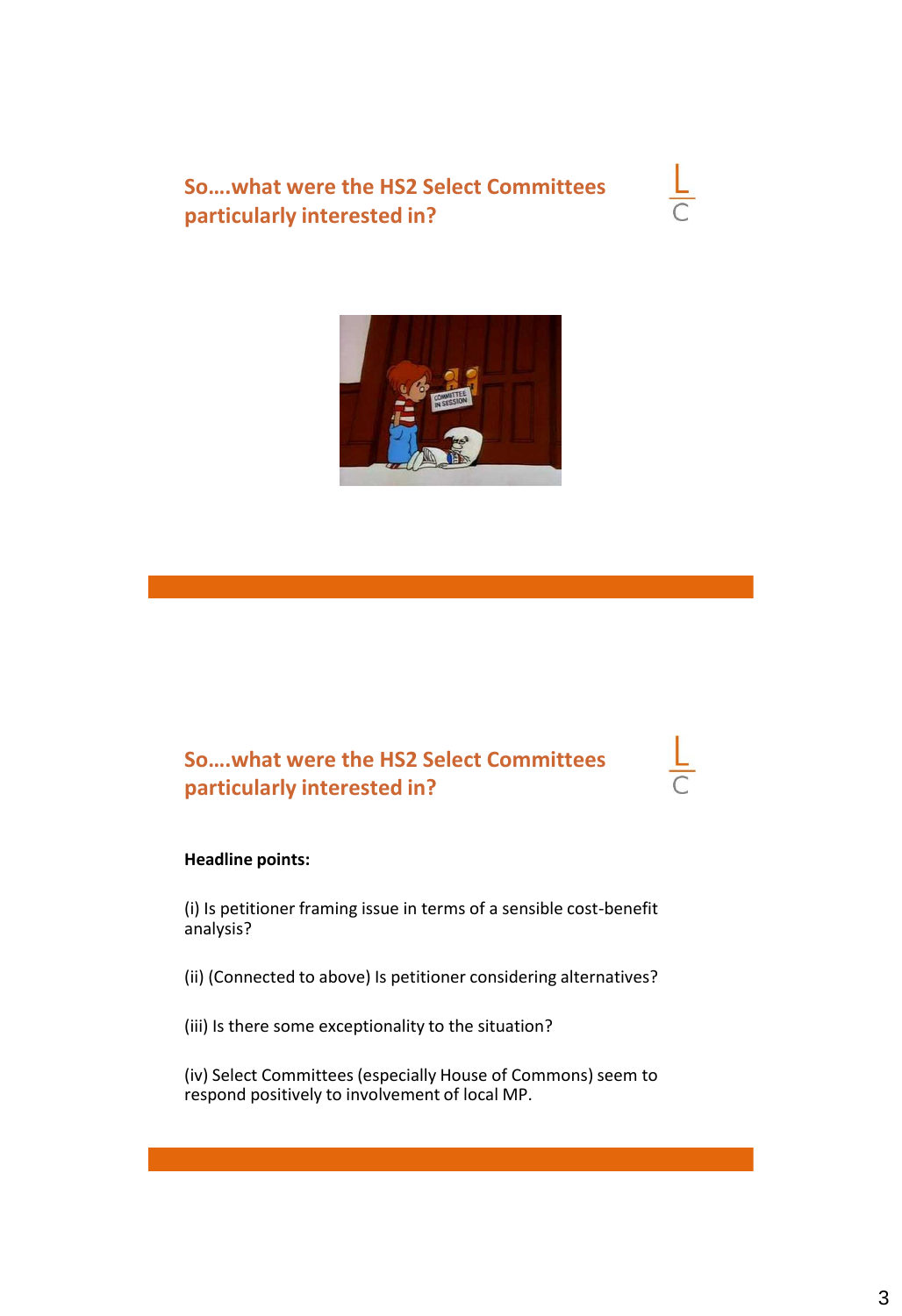### **(i) Cost-benefit analysis?**

"You can't always get what you want"

- Rolling Stones

### **(i) Cost-benefit analysis?**

- **Committees respond well to petitions which factor in some kind of a cost-benefit analysis:**
- Alternative that is both less harmful and represents better costbenefit outcome = a winner. e.g. in Staffordshire – petitioners, with local MP, made representations on an alternative horizontal and vertical alignment where Bill proposed a high viaduct over A38 and agricultural land:
	- *'We heard that, although this approach would affect certain properties more adversely, it would be less visually intrusive (including from the city of Lichfield) and more sympathetic to the canal environment. We understand that it would also save money. We made our provisional views known and we were pleased that HS2 Limited came forward with a proposal to adopt the alternative alignment'* (House of Commons SC, re alternative alignment of line in Staffordshire)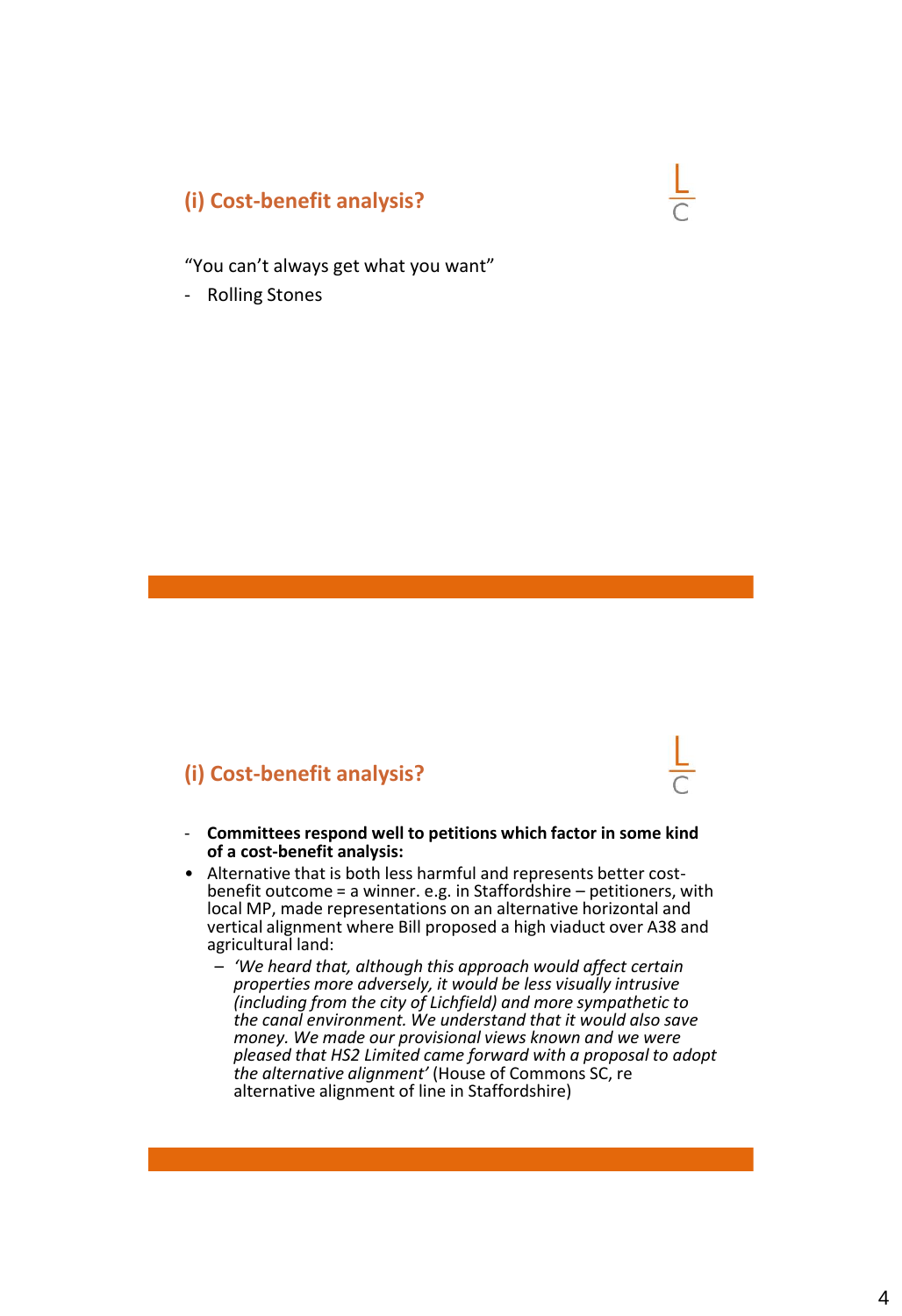### **(i) Cost-benefit analysis?**



Cost-benefit analysis is the standard approach:

- Noise mitigation in Chetwode: '*We heard that tunnel options offering substantial increases in noise protection would cost between 14 and 24 times more than noise barrier options. A green bridge option would cost at least four times more while offering only minimal additional noise protection and arguably only minor landscape and integration benefits. Although we concluded that additional costs of that order*  would not be proportionate, we stipulated that there should be noise barrier protection<br>extending to both ends of the village, at an additional cost of £3m.' (2<u>nd House</u> of Commons SC report of 2015-16)
- Noise mitigation for St Mary's church, Wendover: *'The Promoter has allocated some £250,000 to noise protection measures for St Mary's church. Representatives of the church were not satisfied with the SES4 mitigation. …The cost of the SES4 proposal will be approximately £10m. Protection from noise from the A413 will cost in the region of £1m. The latter will provide direct benefit to the church. In comparison, we heard that the costs of bored and mined tunnel would be upwards of £200m. We do not believe that a bored or mined tunnel would be justified. We believe that the SES4 proposal*  constitutes a proportionate and adequate package of mitigation for Wendover.' (2<sup>nd</sup> House of Commons SC report of 2015-16)

### **(ii) Is petitioner considering alternatives?**



*(a) Is petitioner presenting a clear alternative to what is proposed and explaining why it would be less harmful? Generally persuasive.*

- E.g. petitioners from Harefield village objected to construction of a feeder station on a road which provided a relatively rural approach to the village, and sought relocation alongside autotransformer station at nearby Ickenham:
	- *Tim Smart of HS2 Ltd explained why this was not feasible.36 We brought pressure to bear on the Promoter to find a solution that would accommodate concerns. Subject to feasibility and an environmental assessment, the Promoter has provided an assurance that the feeder station will instead be relocated to a less obtrusive, more southerly location on South Harefield Road. We think the language qualifying this assurance by feasibility is reasonable. We welcome the progress made on relocation. We trust that a solution will be found for an acceptable relocation and appropriate mitigation screening.' (*2 nd House of Commons SC report of 2015-16)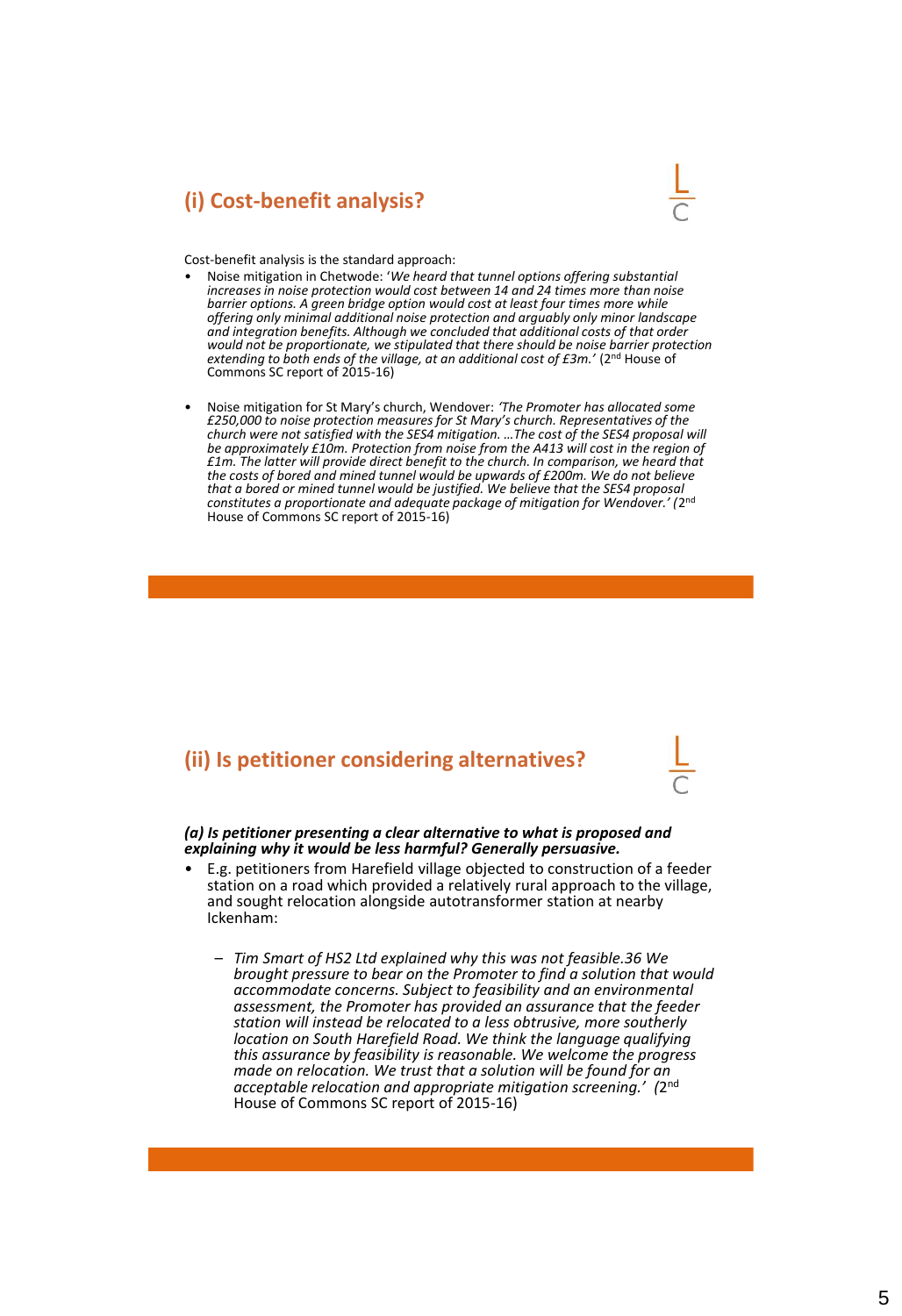### **(ii) Is petitioner considering alternatives?**



#### *(b) Does petition address why lesser action, such as mitigation measure by promoter, would not be sufficient?*

- Select Committees are drawn to tweaking; a petitioner which is able to present a case for reducing the extent of an existing impact, either as a main request or as a fall-back
	- Typical example: Vent Shaft in Alexandra Place, north London; *'a sensitive location for construction with a high population density' – Promoter explained that an alternative construction route would not be practical – Commons Select Committee concluded that 'the Promoter must tread carefully here. Construction traffic and activity should be timed to take account of local residents…Promoter may need to look at more considerate working hours avoiding weekends and busy traffic periods'*
	- (2nd report of House of Commons SC 2015-16)

### **(ii) Is petitioner considering alternatives?**

#### *(b) Does petition address why lesser action, such as mitigation measure by promoter, would not be sufficient?*

- Therefore, petition more effective where it either addresses why mitigation insufficient or proposes some mitigation as a fallback
- E.g. Burton Green Bill originally proposed a 600m green tunnel which was to be extended by 50m at both ends. Petitioners argued for a deep bored tunnel or alternatively a short bored tunnel; In rejecting petitioners, HC/SC took into account further mitigation by Promoter.
- Finmere and Mixbury: petitioners wanted lowering of the line; this would cost £125m; Committee noted that there was 'already substantial mitigation in this area'
- Thus, in formulating petitions, petitioners ought at least to anticipate the inevitable question of why a lesser mitigation measure as might be offered by the Promoter would not be sufficient to address the problem.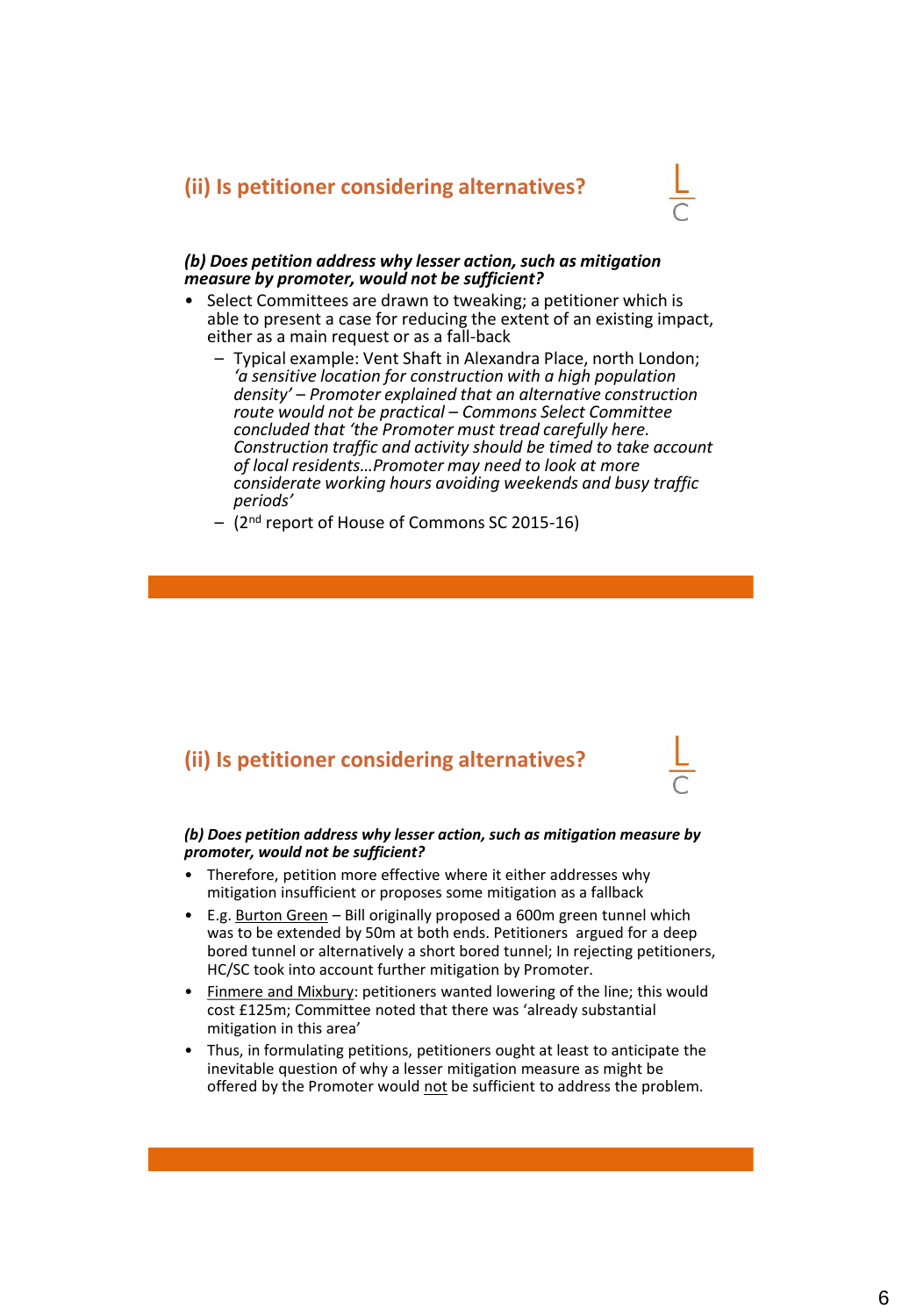### **(iii) Exceptionality?**

• Is it a run of the mill issue, or does it justify intervention of Committee?

### **(iii) Exceptionality?**

#### **Unusual/exceptional impact is of interest to Select Committees**

- River Island Clothing Company business premises in Ealing; Bill as amended would give promoters powers to put car parking facilities on RI's land: *'the effect on their business would be unquantifiable and could reduce their ability to expand…if The Promoter agreed to commission a review of requirements and options which will report by May 2016, and which will include examination of access issues. If the study finds that there remains a need for the Promoter to use River Island premises, the Promoter should minimise the duration and extent of intrusion onto the premises of this successful business. We are pleased that the Promoter has agreed to seek to avoid any permanent acquisition. The petitioner will be free to appear before the House of Lords select committee if necessary.*
- Effect of construction impacts in Camden, north London: *'Camden is exceptional, and needs special treatment. Many residents are going to have to put up with disturbance on a scale beyond the experience in most other locations.'*
- Property owned by Euston estates in the vicinity of Euston station another example: long leadeholders did not want arrangement whereby HS2 makes use of properties for 17 years and then returns them; pointed to significant uncertainty; wanted HS2 to buy them out; House of Commons SC recognised merit of their petition;